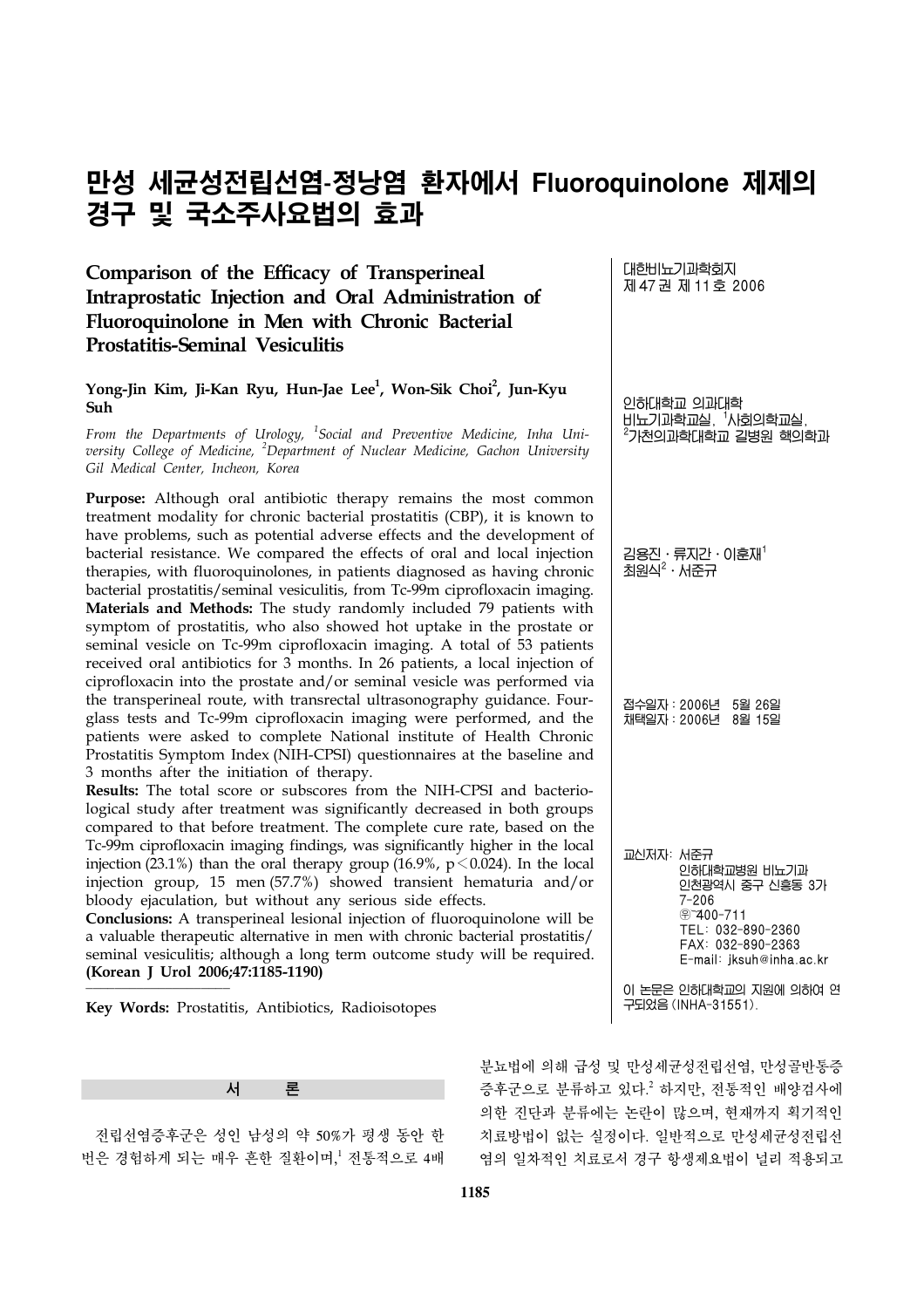있으나, 혈장-전립선 장벽 (plasma-prostate barrier)에 의해서 전립선 내로의 항생제 침투가 효과적이지 못하다. <sup>3</sup> 따라서, 수주 또는 수개월간의 장기적인 항생제 투여가 필요하며, 치료 후에도 낮은 완치율과 높은 재발률을 보인다. 또한, 장 기간의 항생제 투여로 인해 소화기계, 중추신경계, 피부 등 에 부작용이 있을 수 있고, 항생제에 대한 내성균 발현이 증가될 수 있다. <sup>4</sup> 기존의 경구 항생제요법의 대안으로 항생 제 국소 주사요법이 1938년 Ritter와 Lippow<sup>5</sup>에 의해서 최초 로 시도되었으며, 이후 여러 국내외 연구자들이 그 결과를 보고하고 있다. 치료성공률은 다양하게 보고되고 있으나, 사용한 항생제 종류, 투여경로, 추적관찰기간, 치료효과 판 정기준이 각기 달라서 객관적인 비교가 어렵다. 또한, 이들 의 결과는 주로 aminoglycosides 및 1세대 cephalosporin 계열 의 항생제를 이용한 것으로서6-11, 전립선 조직 내로의 침투 력이 가장 우수하다고 알려진 fluoroquinolone 계통의 항생 제12,13를 이용한 국소 주사요법에 대한 연구는 거의 없는 실 정이다.

 이렇게 전립선염증후군의 치료성적이 낮거나, 혹은 결과 판별이 어려운 것은 정확한 진단법의 결여에 보다 근본적 인 이유가 있다. 본 교실에서는 2002년부터 만성세균성전 립선염/정낭염의 감별진단에 Tc-99m ciprofloxacin imaging 을 처음으로 적용한 바 있다.<sup>14-17</sup> 이 방법은 ciprofloxacin이 세균 증식에 필요한 DNA-gyrase를 억제한다는 원리를 이용 한 것으로서, 골수염, 폐농양, 골반염증성질환 등의 여러 질 환에서 단순 염증으로부터 세균감염을 구분해내는 새로운 영상진단방법으로 의미가 있을 것으로 여겨진다. 18-21

 저자들은 향후 만성전립선염 환자의 효과적 치료방법을 정립하기 위한 연구의 일환으로, Tc-99m ciprofloxacin imaging에서 만성세균성 전립선염/정낭염으로 진단된 환자에서 fluoroquinolone 제제의 경구요법과 이의 국소 주사요법의 치료효과를 비교하여 보았다.

#### 대상 및 방법

 2001년 5월부터 2005년 5월까지 본원 비뇨기과에 전립선 염 증상을 주소로 내원하여 Tc-99m ciprofloxacin imaging에 서 전립선 혹은 정낭에 방사능 섭취를 보인 환자 중, 경구 또는 국소 항생제요법 후 3개월 이상 추적관찰이 가능했던 79명을 대상으로 하였고, 최근 6주 이내에 항생제 복용의 기왕력이 있는 환자는 제외하였다. 내원 당시 주 증상은 회 음부, 고환, 치골상부 등의 동통 및 불쾌감, 빈뇨, 잔뇨감 등 의 배뇨증상, 그리고 사정통 및 혈정액증 등이었다. 모든 환 자에서 Meares와 Stamey22의 4배분뇨법에 의한 소변 혹은 전립선 분비물의 현미경 검사와 세균배양 검사를 시행하였 고, 전립선염 설문지 (national institute of health chronic prostatitis symptom index; NIH-CPSI)를 작성하였다. Tc-99m ciprofloxacin imaging 검사와 전립선 내 항생제 주입술은 본 원 임상시험 윤리위원회 (IRB)의 심사를 통과한 연구로 참 여한 모든 환자들에게 검사 및 시술에 관환 충분한 설명과 사전동의를 받고 연구를 진행하였다.

 Tc-99m ciprofloxacin 영상의 준비를 위해 ciprofloxacin 2mg과 환원제인 stannous tartrate 1mg이 들어있는 병에 Tc-99m 15mCi와 HCl 0.1ml를 넣고 완전 용해시킨 후 병 안 의 공기를 제거하였다. 이 병을 상온에서 30분간 방치하고 반응이 종료되면 멸균 필터를 사용하여 병 안의 혼합물을 필터링하여 다른 진공 병에 넣은 후, 표지 효율을 높이기 위해 정도관리 (thin layer chromatography) 하였다. 각 환자 에서 15mCi의 Tc-99m ciprofloxacin을 상완정맥에 주사 후 3시간째에 single photon emission computerized tomography (SPECT)를 얻었다. 숙련된 핵의학과 전문의 1인에 의해서 전립선 또는 정낭 내부에 방사능 섭취 여부를 조사하여, 섭 취가 있는 경우를 세균감염 양성, 섭취가 없는 경우를 세균 감염 음성으로 판독하였고, 섭취정도에 따라 3단계 (mild, moderate, severe)로 나누어 감염정도를 평가하였다.

 경구요법군 (n=53)은 fluoroquinolone 제제 (ciprofloxacin) 500mg을 1일 2회 3개월간 투여 받았다. 국소 주사요법군 (n=26)에서는 시술 전 통증 경감을 위해 경막 하 마취를 시 행하였다. 쇄석위 (lithotomy position)에서 회음부를 소독 후 경직장 초음파 (7MHz, Diasonic, USA) 유도 하에, 20gauge Westcott biopsy needle (15cm, MNS, USA)을 사용하여 회음 부를 통해 fluoroquinolone 제제 (ciprofloxacin HCL, 20mg)를 Tc-99m ciprofloxacin imaging에서 방사능 섭취를 보인 부위, 즉 전립선, 정낭, 혹은 전립선과 정낭에 1회 주입하였다 (Fig. 1). 치료 3개월째 양 군에서 NIH-CPSI 증상점수 및 4배 분뇨법에 의한 세균감염의 호전 여부를 비교하였으며 Tc-99m ciprofloxacin imaging을 시행하여 방사능 섭취 여부와 정도를 치료 전과 비교하였다. 치료성적은 방사능 섭취가 완전 소실된 경우를 완전관해 (complete responder; CR), 방 사능 섭취의 정도가 감소한 경우를 부분관해 (partial responder; PR), 그리고 변화가 없거나 악화된 경우를 무반 응 (non-responder; NR) 혹은 악화 (aggravated responder; AR) 로 나누어 평가하였다.

 양 군에서 치료 전후의 NIH-CPSI 증상점수의 변화는 pairedsample t-test를, 4배분뇨법에 의한 세균감염의 호전 여부는 McNemar 및 교차분석 (chi-square)을, Tc-99m ciprofloxacin imaging에 의한 치료성적은 교차분석 (chi-square)을 이용하 였다. 모든 값은 평균±표준편차로 표기하였고, p 값이 0.05 미만인 경우 유의하다고 판정하였다.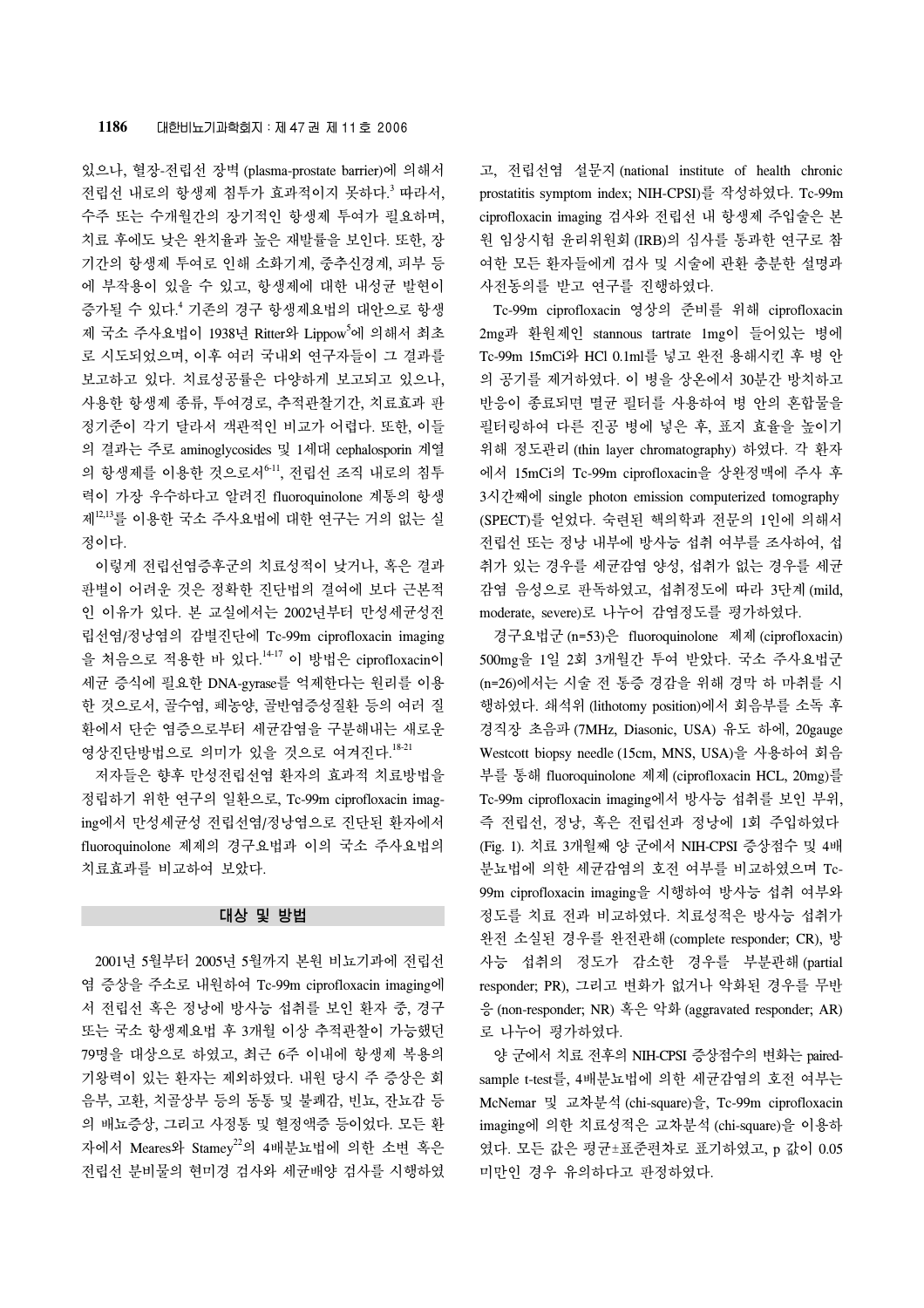김용진 외:만성 세균성전립선염-정낭염 환자에서 Fluoroquinolone 제제의 경구 및 국소주사요법의 효과 **1187**



**Fig. 1.** (A) Transperineal injection of antibiotics using a 20gauge Westcott biopsy needle under transrectal ultrasonography guidance. (B) Ultrasonographic images demonstrating seminal vesicles. Injection of antibiotics fluid shows an echogenic area in the right seminal vesicle.

**Table 1.** Patient demographics and baseline characteristics

|                     | Oral therapy      | Injection therapy | p-value     |  |
|---------------------|-------------------|-------------------|-------------|--|
| No. of patients     | 53                | 26                |             |  |
| Age                 | $44.98 \pm 10.09$ | $42.27 \pm 10.75$ | > 0.05      |  |
| Range               | $23-64$           | 19-69             |             |  |
| NIH-CPSI (initial)  |                   |                   |             |  |
| Pain                | $9.64 \pm 5.04$   | $7.85 \pm 4.18$   | > 0.05      |  |
| Voiding             | $4.92 \pm 2.99$   | $4.31 \pm 3.02$   | > 0.05      |  |
| QoL                 | $8.17 \pm 2.51$   | $7.96 \pm 2.47$   | > 0.05      |  |
| Total               | $22.74 \pm 8.42$  | $20.12 \pm 8.13$  | > 0.05      |  |
| Bacteriologic study |                   |                   |             |  |
| EPS culture $(+)$   | 27 (50%)          | 14 (53%)          | > 0.05      |  |
| Infecton imaging    |                   |                   |             |  |
| Prostate & SV       | 23 (43.5%)        | $16(61.5\%)$      | > 0.05      |  |
| Prostate only       | 23 (43.5%)        | 3(11.5%)          | $\leq 0.05$ |  |
| SV only             | 7(13%)            | 7(27%)            | > 0.05      |  |

NIH-CPSI: National Institute Health Chronic Prostatitis Symptom Index, QoL: quality of life, SV: seminal vesicle, EPS: expressed prostate secretion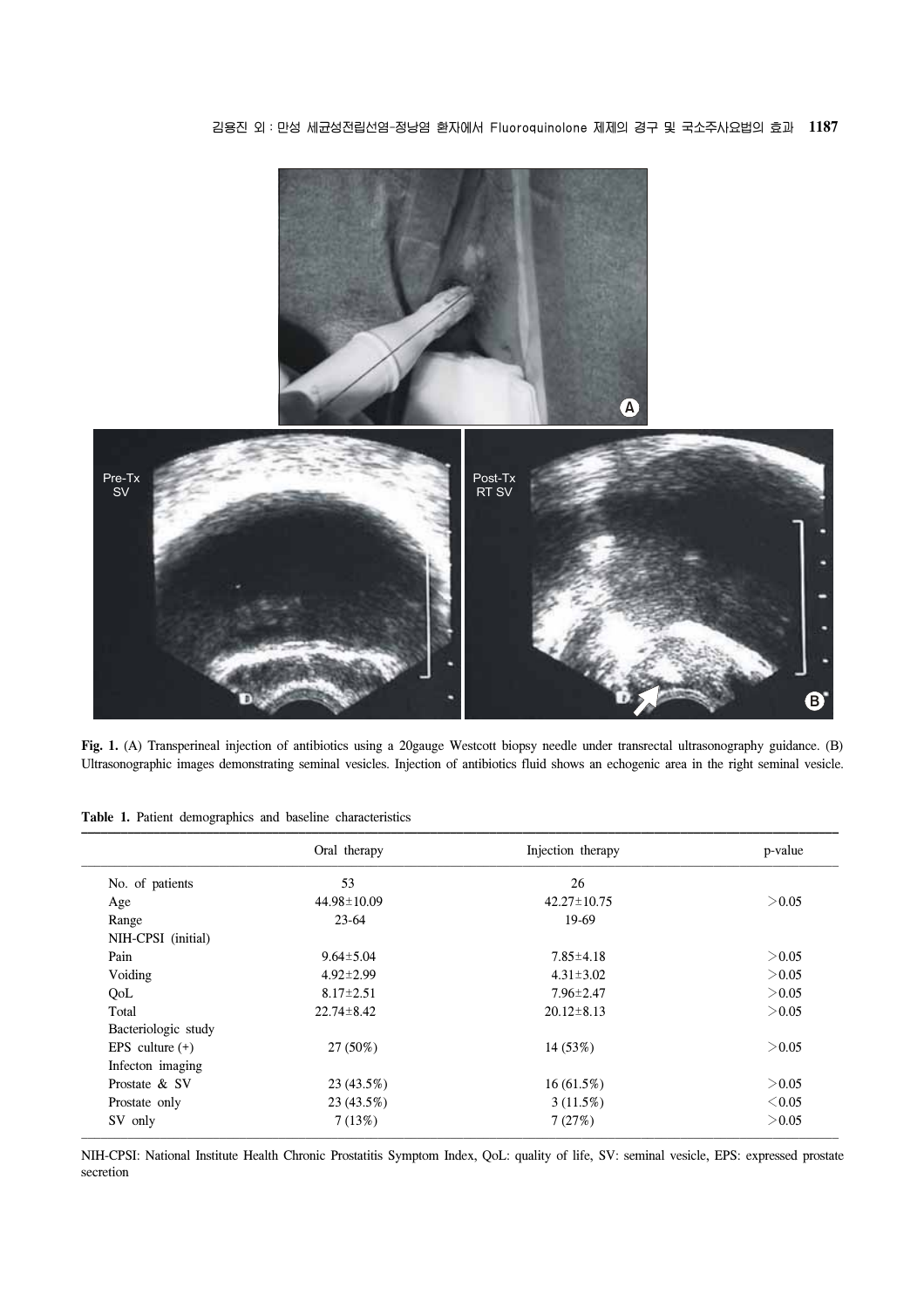#### 결 과

 Tc-99m ciprofloxacin imaging에 의한 감염부위를 제외하고 는 양 군에서 치료 전 대상 환자의 나이, 증상점수, 4배분뇨 법에 의한 세균배양검사 결과의 차이는 없었다 (Table 1). 양 군에서 모두 치료 전에 비해서 치료 후 NIH-CPSI 세부영 역 및 총점수의 의의 있는 감소를 보였다 (Table 2). 주사요 법군에서 경구요법군에 비해 NIH-CPSI 세부영역 및 총점 수가 좀 더 감소하는 경향을 보였으나, 양 군 간에 통계적

의의는 없었다. 기존의 4배분뇨법에 의한 세균감염의 호전 정도는 두 군 모두 치료 전에 비하여 치료 후 유의한 호전 을 보였다. 하지만 두 치료군 간에 의미 있는 차이는 없었다 (p=0.8, Table 3).

 Tc-99m ciprofloxacin imaging에 근거한 치료성적은 국소 주사요법군에서 경구요법군에 비하여 보다 높은 관해율을 보였다. 완전관해를 보인 환자의 비율은 국소 주사요법군 이 23.1%, 경구요법군의 16.9%로서, 주사요법군에서 의의 있게 높았다 (Fig. 2). 또한 부분관해를 보인 환자의 비율도 57.7%와 32.1%로 주사요법군에서 높았으며, 무반응 및 악

#### **Table 2.** Symptom changes after treatment

| NIH-CPSI             | Oral therapy    |                |                 | Injection therapy |                 |                |                 | p value      |                         |
|----------------------|-----------------|----------------|-----------------|-------------------|-----------------|----------------|-----------------|--------------|-------------------------|
| S <sub>x</sub> score | <b>Baseline</b> | After Tx       | % change        | p-value           | <b>Baseline</b> | After Tx       | % change        | p-value      | (oral vs.<br>injection) |
| Pain                 | $9.6 \pm 5.0$   | $6.0 \pm 5.0$  | $31.2 \pm 60.6$ | < 0.001           | $7.8 \pm 4.1$   | $5.3 \pm 4.8$  | $37.7 \pm 44.5$ | $\leq 0.001$ | 0.61                    |
| Voiding Sx           | $4.9 \pm 2.9$   | $3.6 \pm 2.9$  | $10.6 \pm 75.6$ | $<$ 0.01          | $4.3 \pm 3.0$   | $3.3 \pm 3.1$  | $16.6 \pm 59.8$ | $\leq 0.05$  | 0.7                     |
| QoL                  | $8.1 \pm 2.5$   | $6.3 \pm 3.0$  | $20.3 \pm 33.5$ | $<$ 0.001         | $7.9 \pm 2.4$   | $6.0 \pm 3.1$  | $24.6 \pm 32.8$ | $\leq 0.001$ | 0.57                    |
| Total                | $22.7 \pm 8.4$  | $16.0 \pm 9.3$ | $25.6 \pm 44.8$ | < 0.001           | $20.1 \pm 8.1$  | $14.7 \pm 9.6$ | $31.5 \pm 30.9$ | $<$ 0.001    | 0.49                    |

Sx: symptom, Tx: treatment, QoL: quality of life, NIH-CPSI: National Institute Health Chronic Prostatitis Symptom Index

#### **Table 3.** Bacteriologic data before and after treatment

|                   |                 | Oral therapy    |               |          | Injection therapy |              |                         |
|-------------------|-----------------|-----------------|---------------|----------|-------------------|--------------|-------------------------|
|                   | <b>Baseline</b> | After treatment | p-value       | Baseline | After treatment   | p-value      | (oral vs.<br>injection) |
| EPS culture $(+)$ | 27 (50%)        | 10(18%)         | $\leq 0.001*$ | 14(53%)  | 5(19%)            | $\leq 0.01*$ | $0.93$ <sup>t</sup>     |

EPS: expressed prostate secretion, \*tested by McNemar test, <sup>+</sup>tested by chi-square



**Fig. 2.** Area of hot uptake in the prostate before an injection of antibiotics (A), which is not visible after treatment (B).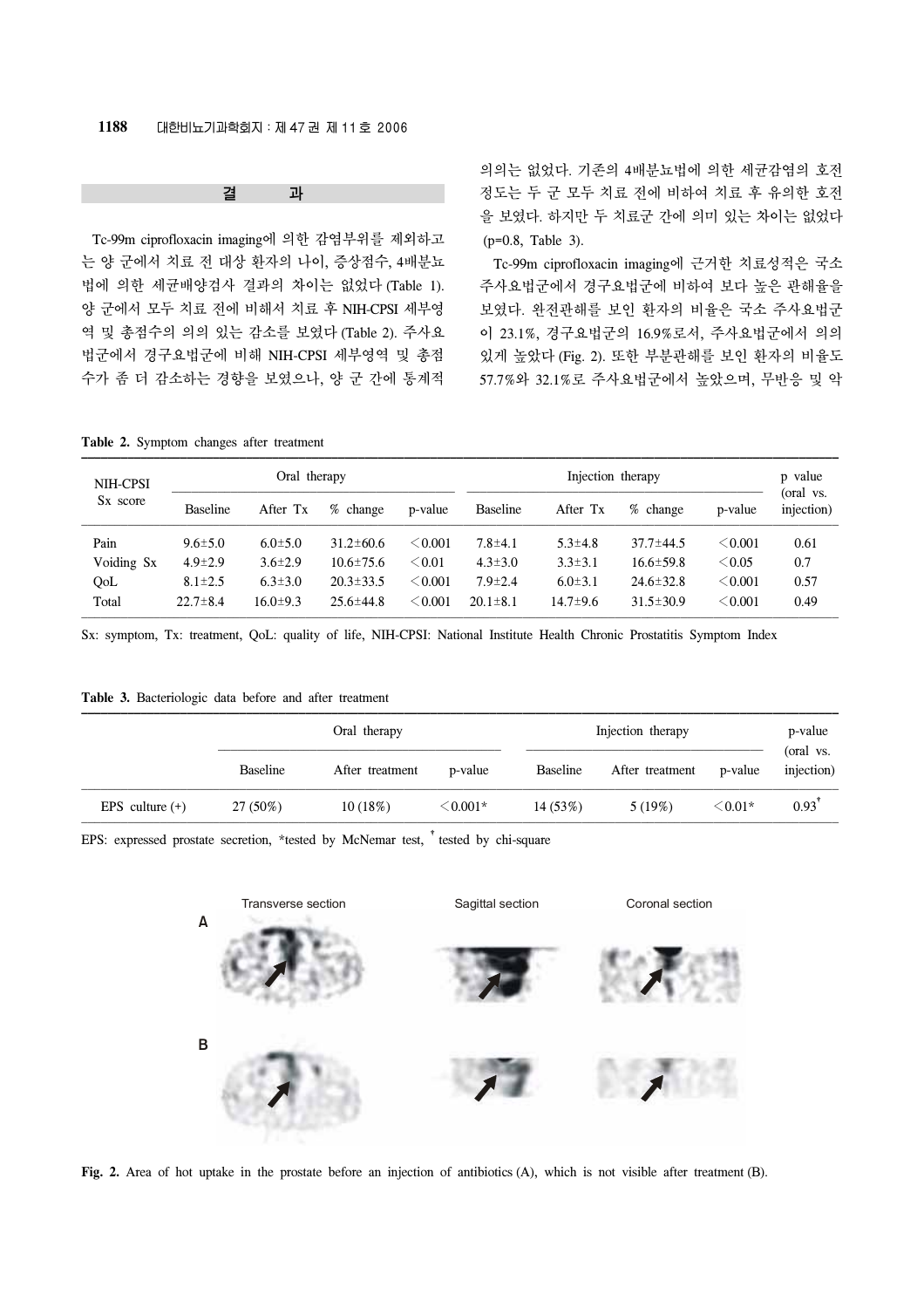|           |    | Oral therapy   | Injection therapy |                |  |
|-----------|----|----------------|-------------------|----------------|--|
| Efficacy  | n  | Percent $(\%)$ | n                 | Percent $(\%)$ |  |
| CR.       | 9  | 16.9           | 6                 | 23.1           |  |
| <b>PR</b> | 17 | 32.1           | 15                | 57.7           |  |
| $NR+AR$   | 27 | 50.9           | 5                 | 19.2           |  |
| Total     | 53 | 100            | 26                | 100            |  |

**Table 4.** Therapeutic effect assessed 3 months after treatment

p value=0.024. CR: complete responder, PR: partial responder, NR: non-responder, AR: aggravated responder

화를 보인 환자의 비율은 오히려 국소 주사요법군이 19.2%, 경구요법군이 50.9%로 주사요법군에서 현저하게 낮았다 (Table 4).

 전립선 또는 정낭 내 항생제 국소주사요법 후 심각한 합 병증은 전혀 없었고, 15례 (57.7%)에서 일시적인 혈뇨, 혈정 액증, 배뇨통이 있었다. 대부분의 환자에서 시술 후 경미한 회음부 동통 및 불편감을 호소하였으나 곧 소실되었다.

고 찰

 본 연구에서 경구요법군과 주사요법군의 NIH-CPSI 세부 영역 및 총 점수는 각각 치료 전에 비하여 치료 후 의미 있 는 감소를 보였다. 기존의 세균학적 검사에서도 경구요법 군과 주사요법군에서 치료 후 세균 동정률이 현저히 감소 하여, 두 군 모두에서 높은 치료율을 보였다. 저자들이 사용 한 fluoroquinolone 제제는 산성과 알칼리성에서 두 개의 pKa를 가지고 있어 전립선 조직 내로의 침투력이 매우 우 수한 것으로 보고되고 있으며, 기존의 항생제에 비하여 강 한 항균력과 광범위한 항균 스펙트럼을 가지고 있어 이론 적으로 만성 세균성 전립선염 및 정낭염의 치료에 가장 효 율적인 항생제라 할 수 있다. 11,12 또한, 이를 이용한 국소 항 생제 주입술은 감수성 있는 항생제를 고농도로 감염부위에 선택적으로 직접 주입함으로써 치료효과를 극대화시킬 수 있다는 이점이 있다. <sup>6</sup>따라서 이러한 결과만을 고려하였을 때, 만성 세균성 전립선염/정낭염 환자에서 국소주사요법 은 경구요법 못지 않게 유의한 치료효과를 나타내었다. NIH-CPSI 에 따른 증상점수의 감소정도 (% change)는 주사 요법군이 경구요법군에 비해 좀 더 뚜렷하거나 비슷한 경 향을 보였으며 세균 동정률에 있어서도 비슷한 결과를 보 였다.

 반면, Tc-99m ciprofloxacin imaging에 근거한 치료성적은 항생제 국소 주사요법군에서 경구요법군에 비하여 의미 있 게 좋은 결과를 보였다. 주사요법군 23.1%의 환자에서 전립 선영상에서 완치를 보였으며, 경구요법군은 16.9%에서 완 치를 보여 완치율에 있어 차이를 보였다. 또한 치료에 부분 관해를 보인 군 역시 주사요법군에서 현저하게 높았다. 무 반응 또는 악화를 보인 비율은 오히려 주사치료군에서 현 저하게 낮아 국소주사요법이 경구요법에 비하여 보다 나은 치료효과를 보였다.

 만성 세균성 전립선염의 치료가 어려운 이유 중 중요한 것은 치료 여부의 평가가 어렵다는데 있다. 본 연구에서 치 료 후 전립선액 배양검사에서 세균감염이 사라진 상당수의 환자에서도 여전히 증상이 일부 남아있는 것으로 확인되 어, 단순히 4배분뇨법에 근거한 세균감염의 호전 여부로는 치료효과 판정에 무리가 있음을 시사한다. 실제로, 전통적 인 4배분뇨법에 의한 세균감염 (만성세균성전립선염) 및 염 증 (만성골반통증증후군, 염증성) 여부가 만성전립선염증 상지수 (NIH-CPSI)에 근거한 환자의 증상에 전혀 영향을 미 치지 않았고<sup>23</sup> 만성세균성전립선염과 만성골반통증증후군 환자에서 경구 항생제치료에 대한 반응도에 있어서도 차이 가 없는 것으로 보고되었다. 24

 반면, Tc-99m ciprofloxacin imaging에서는 치료 후에도 방 사능 섭취를 보이는 경우, 즉 부분관해, 무반응, 악화를 보 인 비율이 경구요법군과 주사요법군에서 각각 83.1%, 76.9%로, 많은 수의 환자에서 치료에도 불구하고 여전히 세 균감염이 완전히 해결되지 않은 것으로 나타났다. 이는 많 은 환자에서 항생제 치료 후 기존의 세균학적 검사에서 음 성을 보임에도 불구하고 증상이 남아 있거나, 일시적인 증 상의 소실이 있다가 단기간 내 다시 재발하는 이유를 간접 적으로 반영하는 결과이다. 따라서 기존의 세균학적 검사 에서 균이 없어졌다 하더라도, Tc-99m ciprofloxacin imaging 에서 감염소견을 보이는 경우는 향후 재발을 고려해서 추 가 또는 좀 더 적극적인 치료가 필요할 것으로 생각된다. 항생제의 국소 투여 시 국소마취로는 대부분의 환자가

심한 통증을 호소해서, 경막하 마취를 시행하였다. 주사 치 료 후 일부 환자에서 일시적인 혈뇨, 혈정액증 등이 발생하 였으나, 심각한 합병증은 없었다. 이러한 시술에 따른 합병 증을 최소화하고 치료효과를 극대화하기 위해서, 숙련된 시술자에 의한 정확한 전립선 및 정낭 내 약물주입기술이 필요할 것으로 여겨진다.

 이상의 결과 항생제 국소 주사요법은 만성세균성 전립선 염/정낭염 환자에서, 특히 부작용으로 인해 장기적인 항생 제 복용이 불가능한 경우, fluoroquinolone 제제에 내성이 있 는 균주에 의한 감염, 그리고 지속적인 경구 항생제요법에 도 불구하고 반응을 보이지 않은 난치성 환자, 또는 잦은 재발을 보이는 경우 등에 있어서 선택적으로 기존의 경구